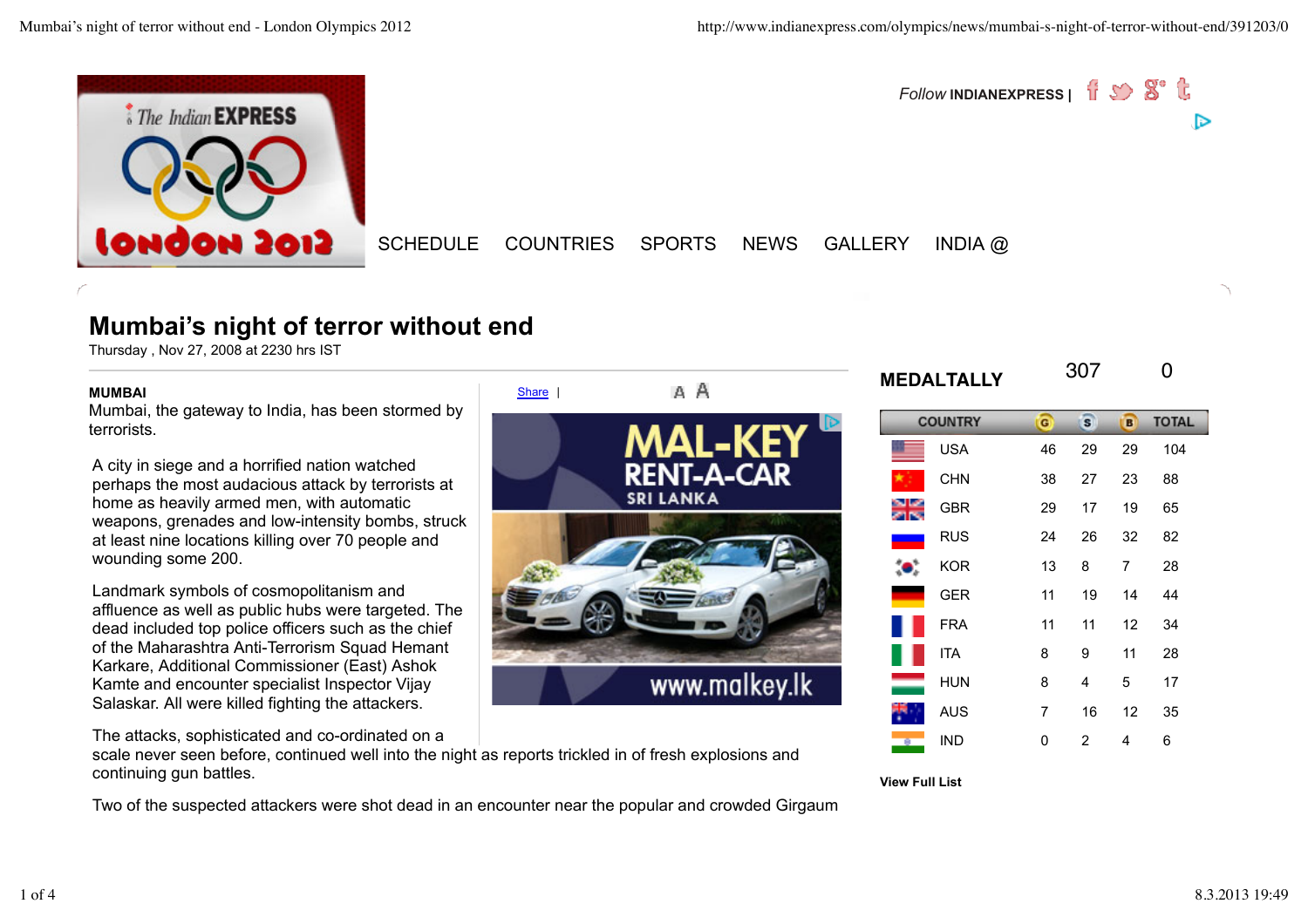Chowpatty off Marine Drive a little after midnight. But there was no immediate information available about the identity of those attackers or their accomplices, some of whom were seen by witnesses carrying automatic rifles and carrying haversacks.

The attacks began in south Mumbai around 9.30 pm as the business district wound up for the day and hotels and restaurants were filled with quests — a sharp contrast to the serial blasts on local trains in July 2006 which targeted passengers during peak commute hour after work.

The targets included two five-star hotels, the historic Taj Mahal hotel near the Gateway of India and the Trident in Nariman Point; Café Leopold, a restaurant popular with locals and foreign tourists in Colaba; the crowded Chhatrapati Shivaji Terminus railway station or Victoria Terminus (VT) as it was earlier called, from where the violence spread to the nearby Metro Cinema multiplex; a taxi under a flyover in Vile Parle; and another taxi near the Dockyard Road station.

### **Café Leopold, Colaba**

It all started at this popular watering hole a little before 9.30 p.m. when three men inside the busy restaurant pulled out machine guns from haversacks and began to shoot indiscriminately.

"There were three men shooting inside Café Leopold. As the crowd started fleeing, two more people started shooting from outside the hotel. I saw one of them reload the gun and again engaged in the shooting spree. The entire episode lasted for some 20 minutes," said Sheikh Pasha, who was hanging out near the restobar in Colaba. According to him, the attackers had 'huge guns' and were carrying a haversack bag.

"After the firing ended, I saw a man and a woman lying in a pool of blood. The assailants later took the lane which leads to the Taj hotel," said Andrei Tambunan, a freelance American photographer who was at a cyber café, near the restobar. Six bodies, including those of some foreigners, were taken out of the restobar.

# **The Taj Mahal Hotel**

After Leopold, next to be attacked was the Taj Mahal Hotel, a few hundred metres away. The attackers, eyewitness said, entered the Taj hotel at around 10 pm.

"The men came on the ground floor towards the pool side area and started firing indiscriminately at anything that moved. A man next to me was shot and died," said an eyewitness who managed to escape the hotel. Senior officials of Hindustan Lever were present on the first floor of the hotel when the incident occurred.

Inside the hotel, there were two dead bodes near the swimming pool, two more in an upstairs corridor where police were combing. All those inside the hotel at the time had been huddled into small rooms by the staff, some into the chambers in the basement. "We could hear the gunshots coming closer, then the



# **TODAY'SEVENTS**

### **INDIANS IN ACTION**

**HOCKEY FOR 11-12TH PLACE**/13.00: India vs South Africa

**GOLD MEDAL EVENT ATHLETICS 50 KM WALK**/13.30: Basanta Bahadur Rana

**GOLD MEDAL EVENT MEN'S WRESTLING 60 KG FREESTYLE**/17.30: Yogeshwar Dutt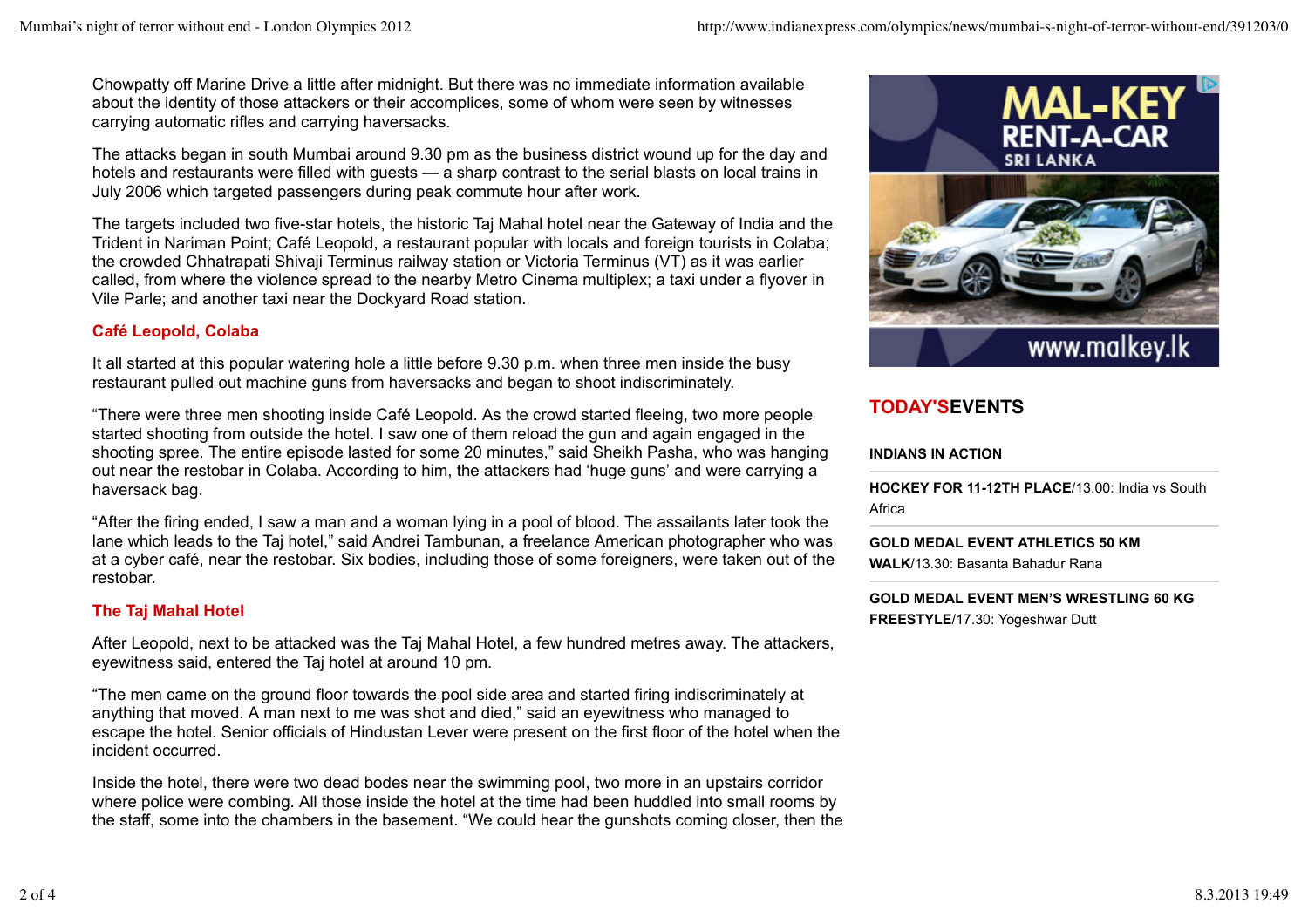glass in the Crystal Room shattered," said one diner.

"We crouched on the floor while the shooting continued," she continued. "Then the staff came and took us into the chambers inside."

Later, there were two more explosions heard at the Taj. The devastation in the second round of attacks here was massive, said reports.

## **CST**

Four men with automatic rifles entered the CST station around 10 pm and two started firing indiscriminately first towards the crowd outside and then inside the station. The other two were spotted rushing towards the Metro Cinema multiplex via the Brihanmumbai Municipal Corporation offices and the Azad Maidan next door. The two holed up inside the station took refuge in an empty local train coach and were apparently cornered by police. But they had killed at least 10 people by then and wounded 30.

### **TRIDENT**

Firing heard around 10.10 p.m. near the hotel, just across The Indian Express office at Express Towers, forcing guests and taxi drivers outside to flee. Bodies were taken out and frightened hotel staffers came out crying. Glass windows in the upper floors of the Trident were being shattered.

"Bachao Bachao," people were shouting from behind them. A brief while later, two explosions hit the hotel within minutes of each other and sparked a fire.

### **VILE PARLE**

A powerful blast occurred in a taxi around 10.30 p.m. killing its lone passenger and driver on the spot.

Witnesses said the power of the blast was such that the head of one of the victims was flung about 200 metres into the premises of the Golden Swan City Club nearby. The taxi was ripped apart into three pieces.

Multi Page Format

**Used Used bus** Plustech sell used buses See our products here. www.Plustech.com



AdChoices D